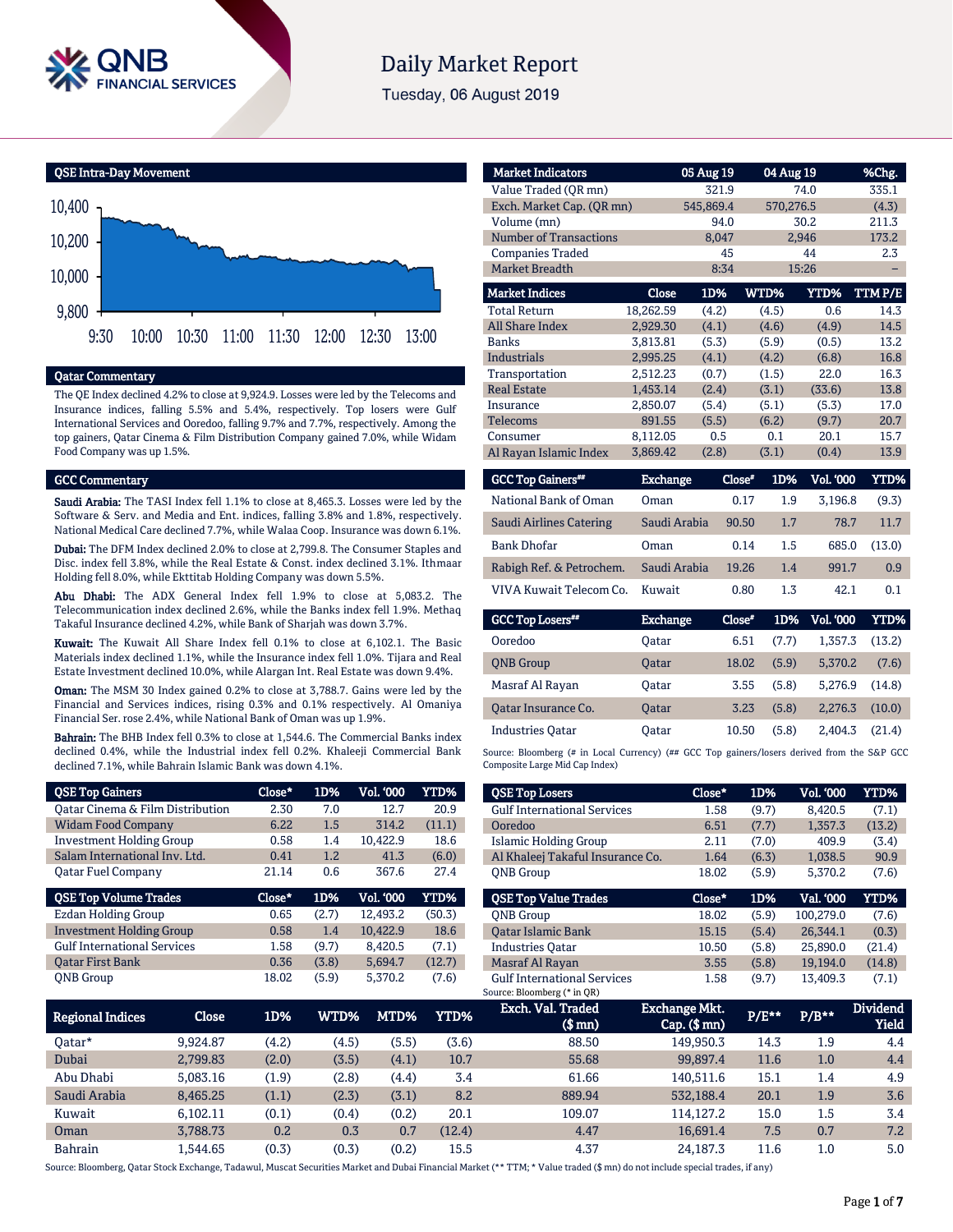# Qatar Market Commentary

- The QE Index declined 4.2% to close at 9,924.9. The Telecoms and Insurance indices led the losses. The index fell on the back of selling pressure from GCC and non-Qatari shareholders despite buying support from Qatari shareholders.
- Gulf International Services and Ooredoo were the top losers, falling 9.7% and 7.7%, respectively. Among the top gainers, Qatar Cinema & Film Distribution Company gained 7.0%, while Widam Food Company was up 1.5%.
- Volume of shares traded on Monday rose by 211.3% to 94.0mn from 30.2mn on Sunday. Further, as compared to the 30-day moving average of 62.1mn, volume for the day was 51.5% higher. Ezdan Holding Group and Investment Holding Group were the most active stocks, contributing 13.3% and 11.1% to the total volume, respectively.

| <b>Overall Activity</b>    | Buy %* | Sell %* | Net (QR)           |
|----------------------------|--------|---------|--------------------|
| Oatari Individuals         | 35.79% | 17.89%  | 57,628,900.13      |
| <b>Oatari Institutions</b> | 21.20% | 4.79%   | 52,813,612.34      |
| Oatari                     | 56.99% | 22.68%  | 110.442.512.47     |
| <b>GCC</b> Individuals     | 0.91%  | 0.52%   | 1,260,508.76       |
| <b>GCC</b> Institutions    | 0.51%  | 3.80%   | (10, 566, 158.85)  |
| <b>GCC</b>                 | 1.42%  | 4.32%   | (9,305,650.09)     |
| Non-Oatari Individuals     | 8.64%  | 7.43%   | 3.873.428.10       |
| Non-Oatari Institutions    | 32.94% | 65.57%  | (105,010,290.48)   |
| Non-Oatari                 | 41.58% | 73.00%  | (101, 136, 862.38) |

Source: Qatar Stock Exchange (\* as a % of traded value)

# Earnings Releases, Global Economic Data and Earnings Calendar

#### Earnings Releases

| ------------                                                   |                |                 |                        |                 |                                        |                          |                                    |                 |
|----------------------------------------------------------------|----------------|-----------------|------------------------|-----------------|----------------------------------------|--------------------------|------------------------------------|-----------------|
| <b>Company</b>                                                 | <b>Market</b>  | <b>Currency</b> | Revenue (mn)<br>2Q2019 | % Change<br>YoY | <b>Operating Profit</b><br>(mn) 2Q2019 | % Change<br>YoY          | <b>Net Profit</b><br>$(mn)$ 2Q2019 | % Change<br>YoY |
| Knowledge Economic City                                        | Saudi Arabia   | <b>SR</b>       | 30.1                   | 92.7%           | $-5.9$                                 | N/A                      | 5.5                                | N/A             |
| <b>Arabian Shield Cooperative</b><br><b>Insurance Company</b>  | Saudi Arabia   | <b>SR</b>       | 96.0                   | 2.7%            |                                        |                          | 3.2                                | $-29.3%$        |
| The Co. for Cooperative Insurance                              | Saudi Arabia   | <b>SR</b>       | 1,999.5                | 13.9%           | $\overline{\phantom{0}}$               | $\overline{\phantom{0}}$ | 32.0                               | $-68.3%$        |
| <b>Sadara Basic Services Company</b>                           | Saudi Arabia   | <b>SR</b>       | 2,729.0                | $-20.5%$        | $-480.3$                               | N/A                      | $-1,137.7$                         | N/A             |
| Seera Group Holding                                            | Saudi Arabia   | <b>SR</b>       | 488.0                  | $-8.1%$         | 87.0                                   | $-60.1%$                 | 66.0                               | $-35.9%$        |
| The Mediterranean and Gulf<br>Insurance and Reinsurance Co.    | Saudi Arabia   | <b>SR</b>       | 290.5                  | 4.5%            |                                        |                          | 6.2                                | 62.0%           |
| Walaa Cooperative Insurance Co.                                | Saudi Arabia   | <b>SR</b>       | 298.1                  | 20.2%           |                                        |                          | 4.6                                | 86.6%           |
| <b>MetLife AIG ANB Cooperative</b><br><b>Insurance Company</b> | Saudi Arabia   | <b>SR</b>       | 17.5                   | $-32.1%$        |                                        |                          | 1.1                                | $-0.4%$         |
| Al Moammar Information Systems                                 | Saudi Arabia   | <b>SR</b>       | 238.1                  | $-12.9%$        | 19.8                                   | 0.3%                     | 13.0                               | 0.6%            |
| <b>Fitaihi Holding Group</b>                                   | Saudi Arabia   | <b>SR</b>       | 36.5                   | $-30.4%$        | 9.1                                    | $-38.6%$                 | 7.5                                | $-45.3%$        |
| <b>Emirates Refreshments</b>                                   | Dubai          | <b>AED</b>      | 11.6                   | $-16.3%$        | $-2.3$                                 | N/A                      | $-2.3$                             | N/A             |
| Emaar Development <sup>#</sup>                                 | Dubai          | <b>AED</b>      | 6,237.0                | $-10.8%$        | $\qquad \qquad -$                      | -                        | 1,382.0                            | $-23.9%$        |
| Alliance Insurance                                             | Dubai          | <b>AED</b>      | 60.6                   | $-12.1%$        | $\overline{\phantom{0}}$               | $\overline{\phantom{0}}$ | 11.3                               | $-8.3%$         |
| <b>ADNOC Distribution</b>                                      | Abu Dhabi      | <b>AED</b>      | 5,504.0                | 15.4%           | 622.0                                  | 2.8%                     | 595.0                              | 2.9%            |
| <b>Gulf Medical Projects Company</b>                           | Abu Dhabi      | <b>AED</b>      | 131.1                  | 12.3%           |                                        |                          | 8.7                                | $-55.9%$        |
| <b>Union Insurance Company</b>                                 | Abu Dhabi      | <b>AED</b>      | 238.0                  | $-6.9%$         |                                        |                          | 9.1                                | 87.2%           |
| <b>Trafco Group</b>                                            | <b>Bahrain</b> | <b>BHD</b>      | 9.4                    | $-6.9%$         | 0.5                                    | $-26.7%$                 | 0.2                                | $-38.8%$        |

Source: Company data, DFM, ADX, MSM, TASI, BHB. ( #Financials for 6M2019)

### Global Economic Data

| <b>Date</b> | <b>Market</b> | Source                           | Indicator                           | Period | <b>Actual</b> | <b>Consensus</b> | <b>Previous</b> |
|-------------|---------------|----------------------------------|-------------------------------------|--------|---------------|------------------|-----------------|
| 08/05       | <b>US</b>     | Markit                           | Markit US Services PMI              | July   | 53.0          | 52.2             | 52.2            |
| 08/05       | <b>US</b>     | Markit                           | <b>Markit US Composite PMI</b>      | July   | 52.6          | -                | 51.6            |
| 08/05       | <b>US</b>     | Institute for Supply Management  | ISM Non-Manufacturing Index         | July   | 53.7          | 55.5             | 55.1            |
| 08/05       | <b>UK</b>     | Markit                           | Markit/CIPS UK Services PMI         | July   | 51.4          | 50.3             | 50.2            |
| 08/05       | UK            | Markit                           | Markit/CIPS UK Composite PMI        | July   | 50.7          | 49.8             | 49.7            |
| 08/05       | <b>EU</b>     | Markit                           | <b>Markit Eurozone Services PMI</b> | July   | 53.2          | 53.3             | 53.3            |
| 08/05       | EU            | Markit                           | Markit Eurozone Composite PMI       | July   | 51.5          | 51.5             | 51.5            |
| 08/05       | <b>EU</b>     | <b>Sentix Behavioral Indices</b> | Sentix Investor Confidence          | August | $-13.7$       | $-7.0$           | $-5.8$          |
| 08/05       | Germany       | Markit                           | Markit Germany Services PMI         | July   | 54.5          | 55.4             | 55.4            |
| 08/05       | Germany       | Markit                           | Markit/BME Germany Composite PMI    | July   | 50.9          | 51.4             | 51.4            |
| 08/05       | France        | Markit                           | Markit France Services PMI          | July   | 52.6          | 52.2             | 52.2            |
| 08/05       | France        | Markit                           | Markit France Composite PMI         | July   | 51.9          | 51.7             | 51.7            |
| 08/05       | Japan         | Markit                           | Jibun Bank Japan PMI Composite      | July   | 51.2          | -                | 51.2            |
| 08/05       | Japan         | Markit                           | Jibun Bank Japan PMI Services       | July   | 51.8          | -                | 52.3            |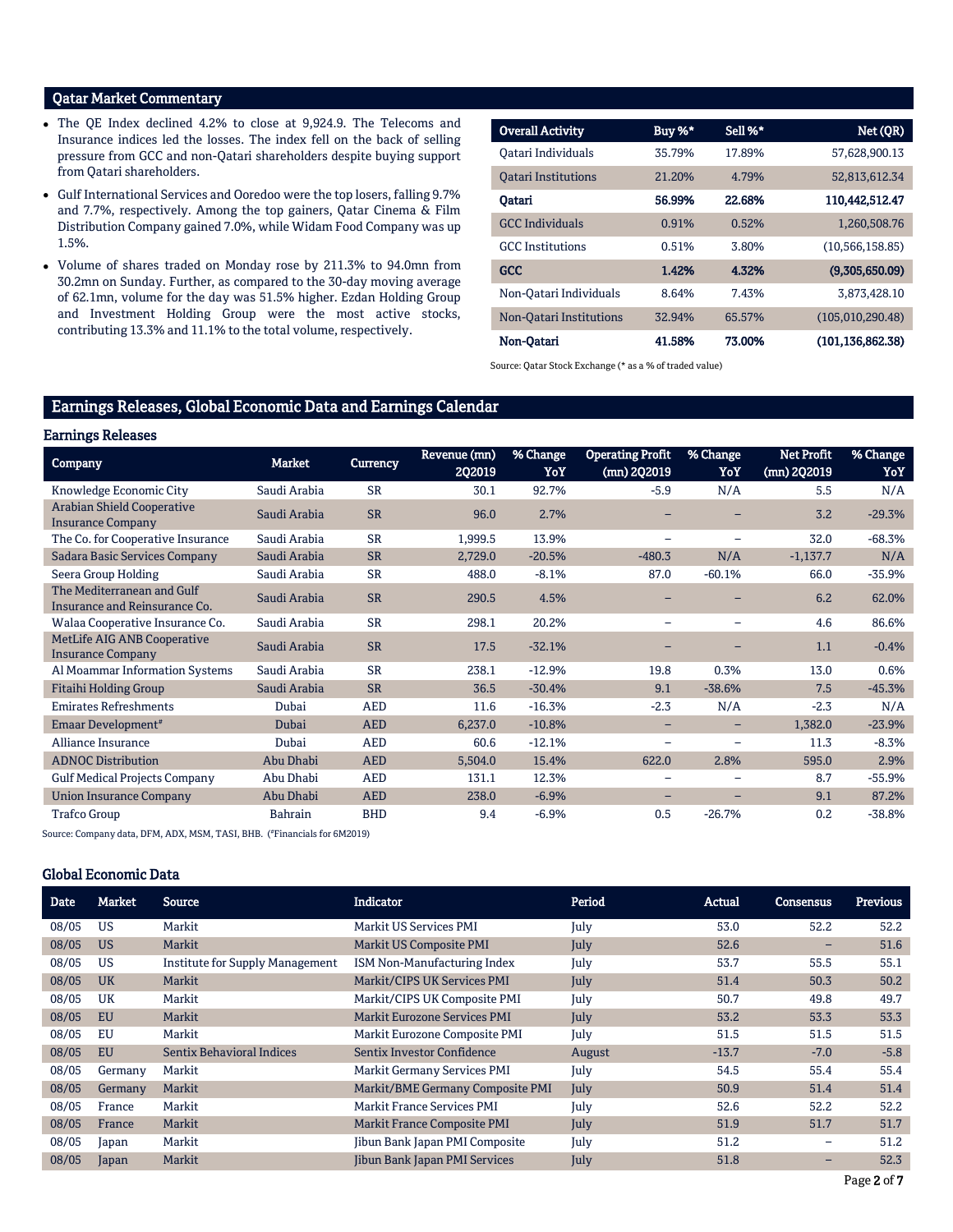| Date  | Market | Source | <b>Indicator</b>           | Period | Actual | <b>Consensus</b>         | <b>Previous</b> |
|-------|--------|--------|----------------------------|--------|--------|--------------------------|-----------------|
| 08/05 | China  | Markit | Caixin China PMI Composite | July   | 50.9   | -                        | 50.6            |
| 08/05 | China  | Markit | Caixin China PMI Services  | July   | 51.6   | 52.0                     | 52.0            |
| 08/05 | India  | Markit | Markit India PMI Services  | July   | 53.8   | -                        | 49.6            |
| 08/05 | India  | Markit | Markit India PMI Composite | July   | 53.9   | $\overline{\phantom{0}}$ | 50.8            |

Source: Bloomberg (s.a. = seasonally adjusted; n.s.a. = non-seasonally adjusted; w.d.a. = working day adjusted)

# Earnings Calendar

| <b>Tickers</b> | <b>Company Name</b>                  | Date of reporting 202019 results | No. of days remaining | Status |
|----------------|--------------------------------------|----------------------------------|-----------------------|--------|
| <b>MCCS</b>    | Mannai Corporation                   | 6-Aug-19                         |                       | Due    |
| <b>MERS</b>    | Al Meera Consumer Goods Company      | $6 - Aug-19$                     |                       | Due    |
| <b>MRDS</b>    | Mazaya Qatar Real Estate Development | 7-Aug-19                         |                       | Due    |

Source: QSE

# News Qatar

 $\bullet$  BRES' net profit declines ~76% YoY and ~77% QoQ in 2Q2019 -Barwa Real Estate Company's (BRES) net profit declined ~76% YoY (~-77% QoQ) to ~QR96mn in 2Q2019. In 1H2019, BRES net profit attributable to shareholders of the parent company stood at QR510mn and earnings per share amounted to QR0.13, a decrease from the net profit for the corresponding period of 2018. The decrease in net profit was mainly due to the drop in profits of some non-recurring items in nature such as profit from debt scheduling and the application of IFRS 16. Total assets of the Group amounted to QR31bn and total equity attributable to the equity holders of the parent company amounted to QR18.9bn, in addition to maintaining a cash balance of QR1bn. In spite of the challenges currently facing the real estate market, Barwa Real Estate is working to strengthen its operating revenues during the second half of 2019 by completing the development of its ongoing projects which will contribute to the development of the operational real estate portfolio of the Group. These projects include affordable housing project for laborers at a construction cost of QR1.34bn. The project includes 25,360 residential rooms in addition to shops, hypermarkets and mosques. In July 2019, Barwa Real Estate started leasing activities through its subsidiary Waseef Asset & Facility Management in preparation for the completion of its full implementation during the fourth quarter of 2019. The labor housing project is one of the fruits of cooperation between Barwa Real Estate Company and the Government of the State of Qatar with the aim of strengthening the efforts exerted by the Government to improve the conditions of workers 'accommodation and meet the needs of the local market for workers' housing in line with the objectives of Qatar National Vision 2030 and Qatar's preparations to host the 2022 World Cup. Another key project is setting up warehouses and workshops project in Barwa Al Baraha, which includes 561 warehouses with an area of 300 square meters for each warehouse and 118 workshops with an area of 144 square meters for each workshop. The total construction area of the project is about 187 thousand square meters in addition to the development of infrastructure and all the necessary services for the project. The importance of this project stems from providing suitable spaces and warehouses for small and medium sized companies. It will also provide mechanical and electrical

workshops to meet the needs of the market. The leasing of this project will start at the beginning of the fourth quarter of 2019. Dara (A) project, which is located within Lusail area and includes 271 apartments ranging from one to three rooms and this project is in the final stages of delivery. Phase Two of proposed Al-Khor Sports Facilities project includes 516 apartments with a total construction area of 53,639 square meters in addition to a hypermarket and multi-purpose hall. The Barwa announced the award of the contract for the construction of phase two of the project during 2018 at a value of QR105mn. In addition, the development activities started in the third phase of the Madinat Al Mawater project at a construction cost of QR335mn, which Barwa Real Estate started to develop in 2019. The total area of construction in this phase is 167,072 square meters, including used car showrooms, Shops, workshops, an integrated car service center, a commercial vehicle spare parts complex, a dealership showroom, a hypermarket and a mosque. Barwa is currently working on the completion of designs and investment plans for many projects, which are expected to be tendered in 2019, including Barwa Al Baraha Project Phase Three, which includes residential apartments, shops and offices, in addition to a hypermarket, a clinic and a mosque. (QSE, Peninsula Qatar)

 MPHC's net profit declines ~92% YoY and QoQ in 2Q2019 – Mesaieed Petrochemical Holding Company's (MPHC) net profit declined ~92% YoY and QoQ to ~QR24mn in 2Q2019. MPHC reported a net profit of QR305mn for the half year ended June 2019 (1H2019). The first half net profit for 2019 is down by 54% of QR361mn compared to the corresponding period of the previous year. MPHC's earnings per share stood at QR0.024 for the first half of 2019 vs. QR0.053 in first half of 2018, taking into effect the stock split transaction mandated by Qatar Financial Markets Authority. The decrease in MPHC's profit for 1H2019 was due to reduction in selling prices in line with the drop in crude oil prices at the end of 2018. The group continued to benefit from the supply of competitively priced ethane feedstock and fuel gas under long-term supply agreements. These contracting arrangements are an important value driver for the group's profitability in a competitive market environment. The petrochemical segment's revenue for the six months stood at QR1.2bn, a decrease of 13% from previous year. The profit was QR379mn compared to the profit in the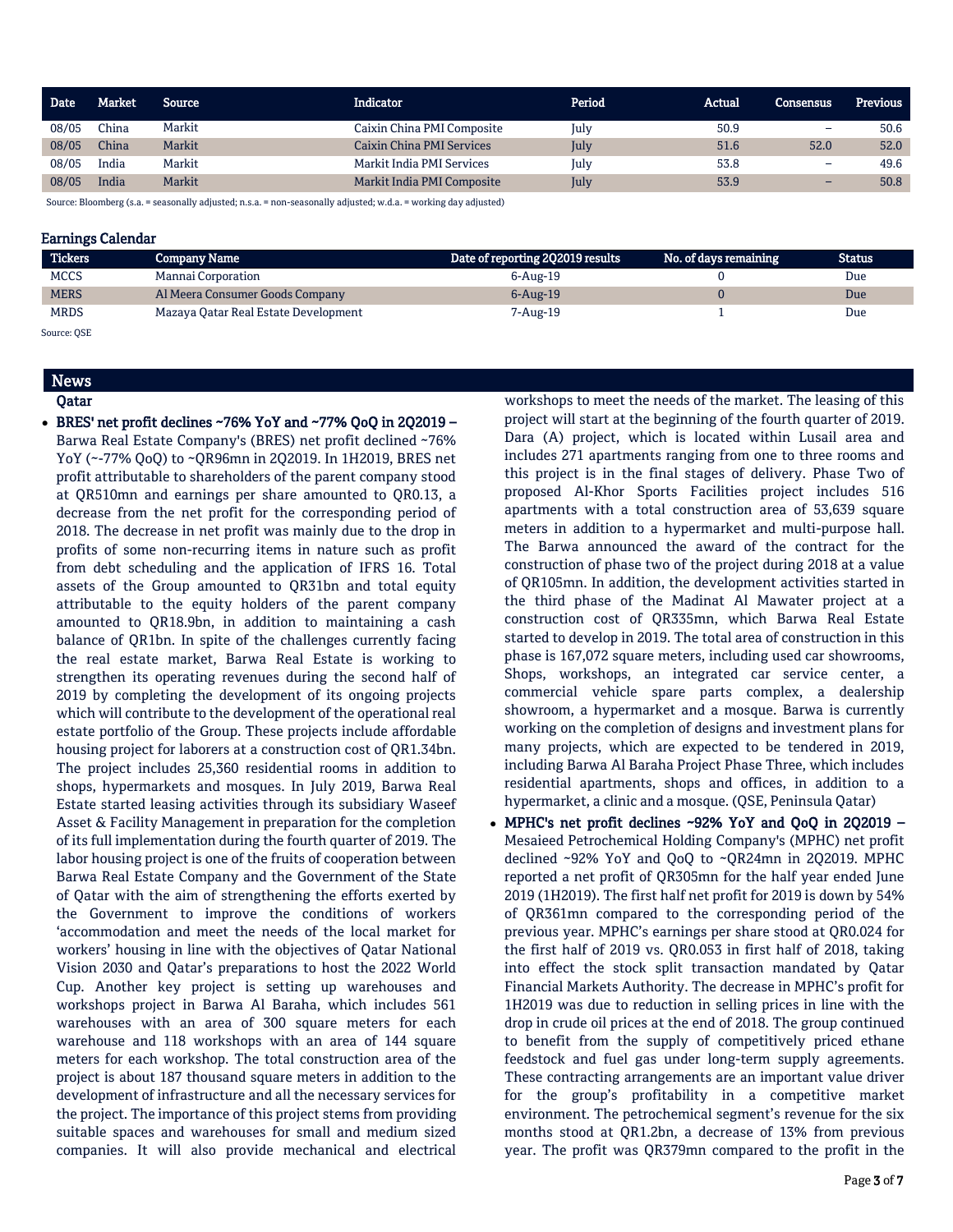corresponding period in the previous year of QR524mn. The revenue was impacted by the drop in selling prices compared to the previous year and the profit was impacted by higher operating costs. Production was down by 3% on the previous year and sales volumes were marginally up by 1% on the previous year. The chlor-alkali segment reported revenue of QR353mn, a decrease of 14% from previous year. The profit was QR73mn compared to the profit in the corresponding period in the previous year of QR65mn. Sales revenue was impacted by the decrease in sales volumes by 2% and decrease in selling prices by 12%. Production was lower by 5% from the previous year. The profit improved on previous year primarily due to the reduction in operating costs. The MPHC's closing cash position after the first six months of operations in 2019 was a robust QR1.4bn. Total assets stood at QR14.6bn, compared to QR15.3bn as of at 31 December 2018. (QSE, Peninsula Qatar)

- SIIS posts net profit of QR3.0mn in 2Q2019 Salam International Investment Limited (SIIS) reported net profit of QR3.0mn in 2Q2019 as compared to net loss of QR4.4mn in 2Q2018 and net profit of QR5.6mn in 1Q2019. In 1H2019, SIIS reported a net profit of QR8.5mn as compared to net loss of QR12.7mn in 1H2018. The earnings per share amounted to QR0.007 in 1H2019 as compared to loss per share of QR0.011 in 1H2018. (QSE)
- QOIS posts net profit of QR0.65mn in 2Q2019 Qatar Oman Investment Company (QOIS) reported net profit of QR0.65mn in 2Q2019 as compared to net profit of QR0.04mn in 2Q2018 and net profit of QR3.38mn in 1Q2019. The company's net investment and interest income came in at QR1.66mn in 2Q2019, which represents an increase of 33.6% YoY. However, on QoQ basis, net investment and interest income fell 65.5%. In 1H2019, QOIS reported a net profit of QR4.03mn as compared to QR5.45mn in 1H2018. EPS amounted to QR0.012 in 1H2019 as compared to QR0.017 in 1H2018. (QSE)
- ZHCD posts net profit of ~QR65mn in 2Q2019 Zad Holding Company's (ZHCD) reported net profit of ~QR65mn in 2Q2019, which remained largely flat on YoY basis. However, on QoQ basis, net profit rose ~30%. In 1H2019, ZHCD reported a net profit of QR115.1mn as compared to QR114.8mn in 1H2018. EPS amounted to QR0.49 in 1H2019 as compared to QR0.48 in 1H2018. (QSE)
- Qatar's real estate market sees rise in supply of outdoor retail space – The supply of outdoor retail and F&B accommodation has been increasing in Qatar. Destinations such as Medina Centrale and La Croisette in The Pearl Qatar, Katara Cultural Village, and Souq Waqif now generate strong weekend footfall. Leading real estate advisor DTZ Qatar stated in its latest market report that the success of these developments has been supplemented by 'pop-up' F&B venues such as those at Qatar Sports Club, Duhail Sports Club, and Katara. The increasing popularity of outdoor F&B/leisure destinations has resulted in development proposals for a number of new projects in Lusail and Doha, as well as the expansion of Katara Cultural Village's retail and F&B offering, which is expected to open soon. To date, there is now an almost 1.4mn square meter of retail accommodation in 21 purpose-built malls across Qatar. This reflects a 120% increase in just four years, and is due largely to the opening of Qatar's two largest 'super-regional' shopping

centers, Mall of Qatar and Doha Festival City. The most recent addition to the retail landscape in Qatar is the mall at Katara Plaza, which is anchored by the luxury department store Galeries Lafayette. Four additional major destinations are also expected to open their doors in the next 12 months, including Doha Mall, Doha Souq, La Galleria at Msheireb, and Northgate Mall. (Peninsula Qatar)

- Qatari investments in Russia hit around \$13bn, says official Amid strengthening political, economic, and cultural relations between Qatar and Russia, Qatar's investments in the Russian Federation are estimated at around \$13bn, according to an embassy official. Rashid bin Majid Awad Al-Suwaidi, First Secretary of the embassy of the State of Qatar in Russia, made the statement in a meeting with Qatar Chamber officials, who received a visiting Russia delegation. Citing the country's 19% share in Russian oil giant Rosneft, Al-Suwaidi noted that Qatar's investments have witnessed a "strong continuing in Russia." The meeting, led by Qatar Chamber's Assistant Director General for Government Relations Ali Busherbak Al-Mansouri, discussed Qatar's participation in the St. Petersburg International Economic Forum slated in Russia next year. Al-Suwaidi said the Russian delegation's visit to Doha aims to facilitate the participation of Qatar in the forum, which is attended by more than 20,000 participants and more than 1,000 Russian companies, as well as 500 companies from other participating countries. He noted that the importance of Qatar's participation in the forum lies in the signing of trade agreements and enhancing cooperation between participating Qatari companies and their counterparts from other countries. Al-Mansouri said the forum represents an important opportunity to discuss the strengthening of cooperation relations between the Qatari private sector and its Russian counterpart, in addition to reviewing the attractive investment climate in Qatar and promoting the Qatari economy and private sector projects. (Gulf-Times.com)
- MERS to open new store at 'The Mall' Al Meera Consumer Goods Company (MERS) has signing a deal to open a new store at 'The Mall', under its ambitious expansion plans across Qatar, the company announced in a statement. MERS' upcoming branch at 'The Mall' is the latest addition to a number of store openings under its network. Since MERS set in motion its expansion plans in the market, the company has launched four additional branches – Al Khor, Aba Al Heran, Leabaib 1 and Azwagha – as well as two new convenient stores, 'MAAR' at the DECC (Doha Exhibition and Convention Centre) and Msheireb Metro stations in 2019. 'The Mall' branch will mark MERS' 54th store in Qatar. MERS expansion across the Qatari territory has been focused on both vital and underserved areas. (Qatar Tribune)

# International

 Emerging central banks keep slashing rates in July – Emerging market central banks accelerated interest rate cuts in July, with policymakers rushing to trim benchmarks as major central banks including the US Federal Reserve and the European Central Bank adopted a more dovish tone. Interest rate moves by central banks across a group of 37 developing economies showed a net eight rate cuts last month - the largest number since March 2015. Some unexpected entrants such as South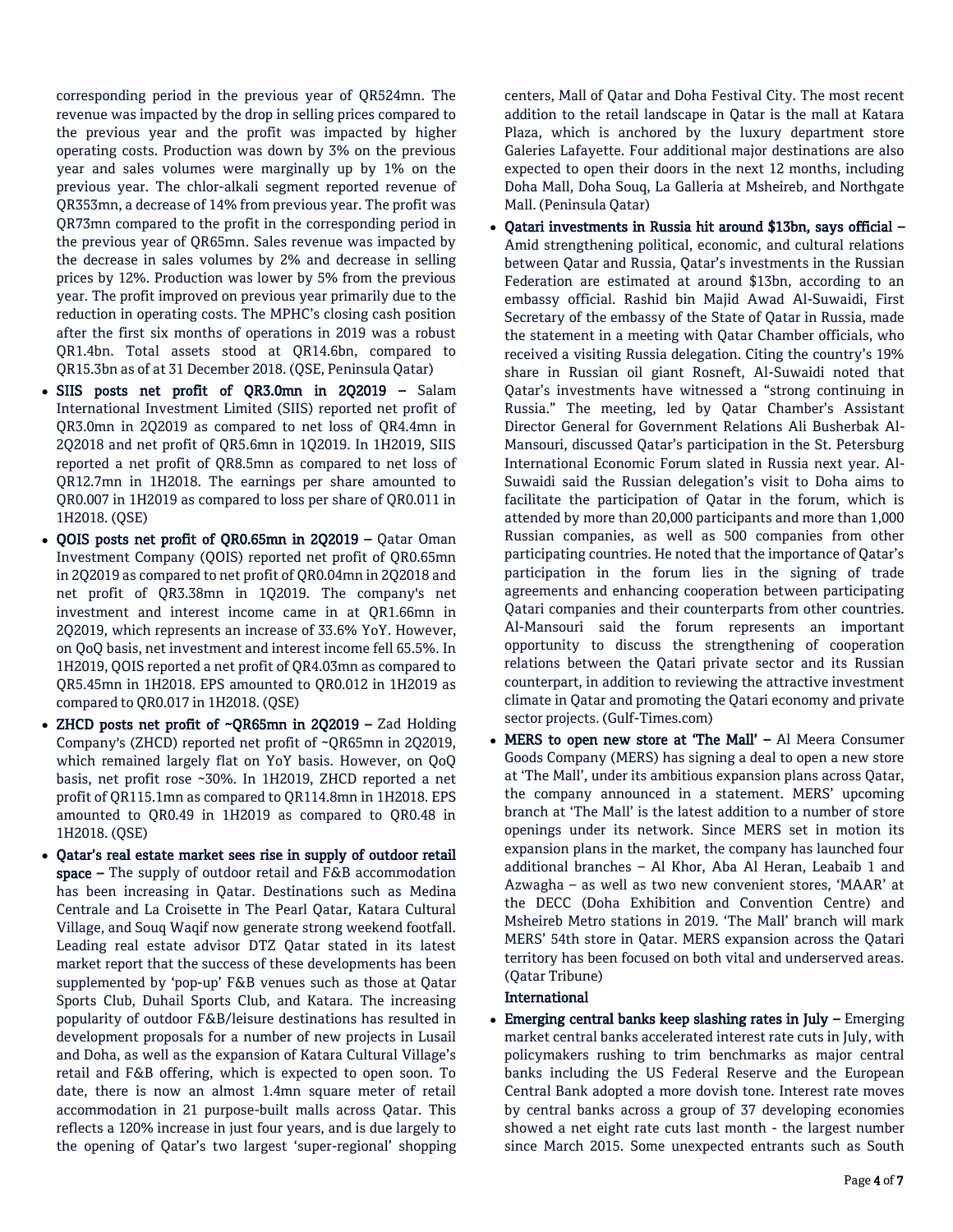Korea and Serbia joined the list. In June, developing market central banks recorded a net five rate cuts. The sixth month of net rate cuts follows a tightening cycle that ended in early 2019. Then, interest rate hikes by emerging market central banks outstripped or matched cuts for nine straight months as they battled the fallout from a strong Dollar, rising inflation and softer currencies. (Reuters)

- US services sector slows; orders hit three-year low The US services sector activity slowed in July as new orders dropped to their lowest level in three years, suggesting the economy lost further momentum early in the third quarter. The report from the Institute for Supply Management (ISM) added to last week's data showing a slowdown in hiring and prolonged weakness in manufacturing in July. These reports, together with an escalation in the trade war between the US and China, suggest the Federal Reserve will cut interest rates again next month to sustain the 10-year economic expansion, the longest in history. The US central bank last week cut its short-term rate citing rising risks to the economy from trade tensions and weakening global growth. The ISM stated its nonmanufacturing activity index fell 1.4 percentage points to a reading of 53.7. It was the second straight monthly decline in the index. A reading above 50 indicates expansion in the sector, which accounts for more than two-thirds of US economic activity. Economists polled by Reuters had forecasted the services index would slip to a reading of 55.5 in July. The ISM reported last week that factory activity slowed to a three-year low in July, noting that trade remains a significant issue. (Reuters)
- US designates China as currency manipulator for first time in decades – The US government has determined that China is manipulating its currency and will engage with the International Monetary Fund to eliminate unfair competition from Beijing, according to US Treasury Secretary, Steven Mnuchin. The move brings already tense US-Chinese relations to a boil and fulfils US President, Donald Trump's promise to label China a currency manipulator for the first time since 1994. The US action follows China allowing its Yuan to weaken past the key seven-per-Dollar level on Monday for the first time in more than a decade. Beijing later states it would stop buying US agricultural products, inflaming a year-long trade war with the US. (Reuters)
- US banks tighten standards on commercial real estate, credit card loans – The US banks left loan standards unchanged on commercial and industrial loans to large and mid-sized firms during the second quarter, even as they eased standards on such loans to smaller firms and eased most terms for all size firms, according to a survey of bank officers published. The US Federal Reserve's quarterly survey of senior loan officers also showed that lending standards on commercial and industrial loans are generally easier than has been typical in the period from 2005 until the present. That's notable because a rise in US business debt has raised red flags at the US central bank over financial stability vulnerabilities. Meanwhile, standards for commercial and real estate lending, as well as subprime credit card and auto loans, are tighter than has been the norm from 2005 to now, the survey showed. (Reuters)
- UK services bounce fails to budge recession fears Britain's dominant services sector unexpectedly perked up in July, a major survey showed, but this did little to shift fears that Brexit risks and US-China trade tensions are pushing the economy close to recession. The IHS Markit/CIPS UK Services Purchasing Managers' Index (PMI) rose to a nine-month high of 51.4 from 50.2 in June, above all forecasts in a Reuters poll of economists that had pointed to an unchanged reading. Despite the improvement, the services PMI stands well below its longrun average and a composite PMI also including last week's weak manufacturing and construction numbers only just rose above the 50 mark that divides growth from contraction. Services account for about 80% of British economic output, though the UK PMI does not cover retailers or public services. A PMI for the Eurozone services sector fell short of expectations but still beat its British equivalent. (Reuters)
- PMI: Eurozone factory sickness infecting services growth Eurozone's business growth hit a wall in July as demand crumbled, according to a survey which showed a deepening downturn in manufacturing is increasingly affecting the bloc's dominant services industry. Last month the European Central Bank all but promised to ease policy further as the bloc's growth outlook deteriorates and Monday's survey will do little to sway market expectations for loosening. IHS Markit's Euro Zone Composite Final Purchasing Managers' Index (PMI), considered a good measure of overall economic health, dropped to 51.5 in July from June's 52.2, moving closer to the 50 mark separating growth from contraction. (Reuters)
- PMI: India services activity reverses course, surges in July India's services activity bounced back in July and expanded at the fastest pace in a year after contracting the previous month, driven largely by strong growth in international demand, a private survey showed. The IHS Markit Services Purchasing Managers' Index rose to a one year high of 53.8 in July, up from 49.6 in June and comfortably above the 50-mark that separates growth from contraction. "India's service economy showed renewed vigor in July as businesses and households welcome the recent government budget announcement. Encouragingly, service providers reported a widespread improvement in demand, from the public and private sectors as well as domestic and international markets," Pollyanna De Lima, principal economist at IHS Markit, said. A sub-index tracking overall demand showed new orders increased at the quickest pace in nearly three years, driven largely by foreign demand which expanded at the fastest pace since IHS began to measure it in September 2014. (Reuters)

## Regional

- Saudi Arabia's July whole economy PMI at 56.6 vs. 57.4 in June 2018 – In a release by Emirates NBD and IHS Markit, the Purchasing Managers' Index (PMI) for Saudi Arabia's whole economy fell to 56.6 in July 2019 from 57.4 in June 2019 and 54.9 in July 2018. This is the lowest reading since February 2019. (Bloomberg)
- BSFR's net profit falls 4.4% YoY to SR804mn in 2Q2019 Banque Saudi Fransi (BSFR) recorded net profit of SR804mn in 2Q2019, registering decrease of 4.4% YoY. Total operating profit rose 2.5% YoY to SR1,706mn in 2Q2019. Total revenue for special commissions/investments rose 8.3% YoY to SR1,869mn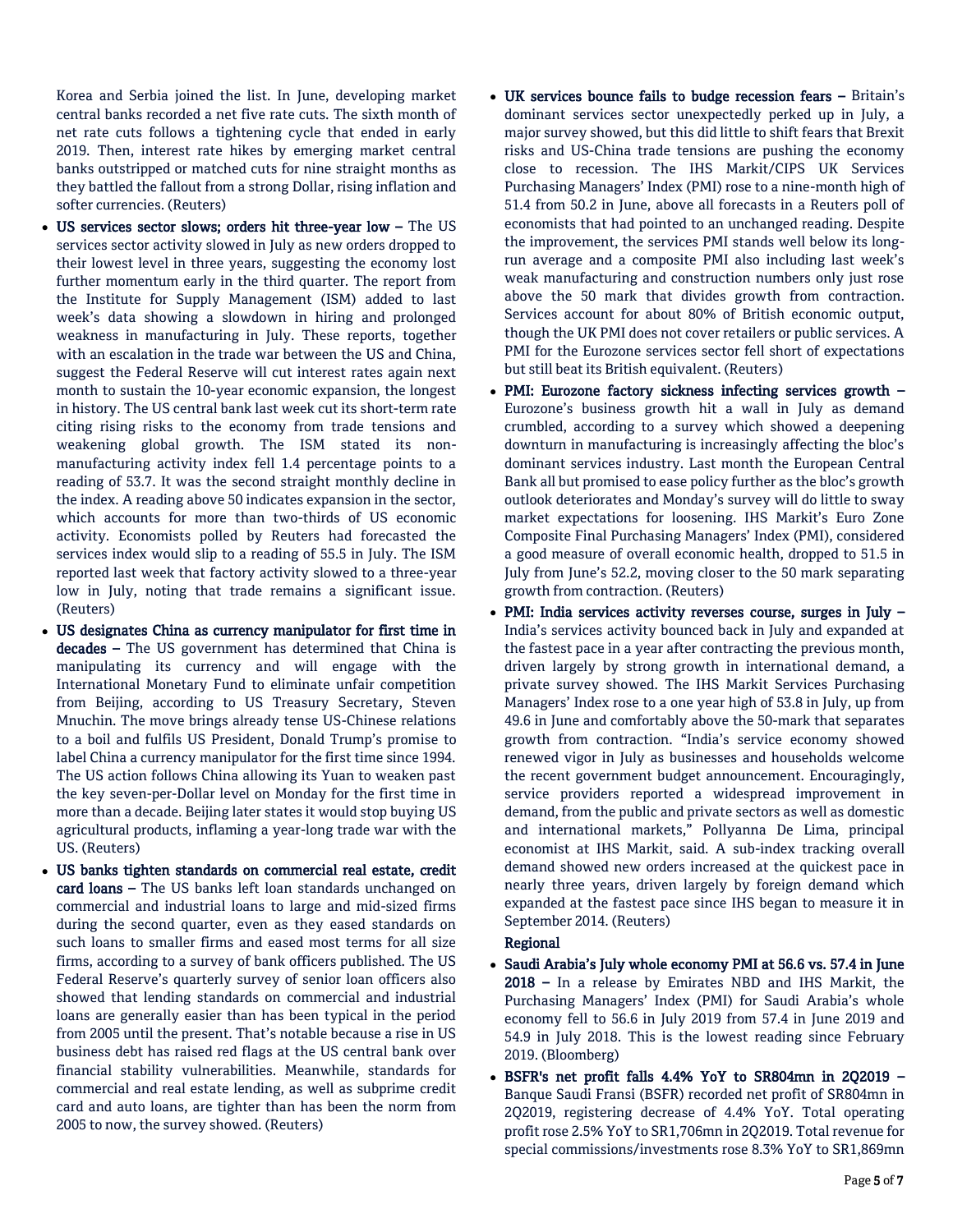in 2Q2019. Total assets stood at SR186.6bn at the end of June 30, 2019 as compared to SR189.0bn at the end of June 30, 2018. Loans and advances stood at SR124.2bn (+1.2% YoY), while customer deposits stood at SR142.2bn ( -3.1% YoY) at the end of June 30, 2019. EPS came in at SR1.43 in 2Q2019 as compared to SR1.58 in 2Q2018. (Tadawul)

- UAE's July whole economy PMI at 55.1 vs. 57.7 in June In a release by Emirates NBD and IHS Markit, the Purchasing Managers' Index (PMI) for UAE's whole economy fell to 55.1 in July 2019 from 57.7 in June 2019 and 55.8 in July 2018. This is the lowest reading since February 2019. (Bloomberg)
- Ajman Bank posts 0.2% YoY rise in net profit to AED45.1mn in 2Q2019 – Ajman Bank recorded net profit of AED45.1mn in 2Q2019, an increase of 0.2% YoY. Income from Islamic financing and investing assets rose 20.7% YoY to AED246.9mn in 2Q2019. Net operating income rose 23.0% YoY to AED157.4mn in 2Q2019. Total assets stood at AED23.7bn at the end of June 30, 2019 as compared to AED22.6bn at the end of December 31, 2018. Islamic financing and investing assets (net) stood at AED16.8bn (+3.2% YTD), while Islamic customers' deposits stood at AED17.6bn (+2.4% YTD) at the end of June 30, 2019. EPS came in at AED0.021 in 2Q2019 as compared to AED0.027 in 2Q2018. (DFM)
- Dubai's prime residential property prices fall in first half Dubai's prime residential property prices fell 1.9% in the first half of the year due to the market being oversupplied, real estate company Savills stated. The Middle East financial hub's real estate market has steadily contracted since mid -2014 as foreign investor interest cooled. Prime market prices declined 19.8% in the past five -years to \$600 a square foot "due to high levels of new build stock and global economic uncertainty," Savills stated. Savills defines prime properties as those in the top 5% of the market by price, according to its website. Analysts say the overall market is down by at least a quarter since mid -2014. (Reuters)
- Kuwait's June M1 money Supply falls 3.7% MoM Central Bank of Kuwait (CBK) published data on monetary aggregates, which showed that Kuwait's June M1 money supply fell 3.7% MoM. The M1 aggregate rose 1.2% YoY. (Bloomberg)
- Oman says asset sales to help cut reliance on debt markets Oman will use more asset sales to reduce its reliance on global bond markets to plug budget deficits. The country, which raised \$3bn from debt sales last month, "is not likely to return to the global bond market this year" as more privatization and asset sales produce positive results in late 2019 and 2020, Secretary General of the Ministry of Finance, Nasser Al -Jashmi said. He said that the budget shortfall will decline in 2019 for the third year in a row. "Oil prices have helped shrink the deficit, but we have slowed the growth of expenditure as well." "The sale this year of a very small portion of Oman's real assets, a gas pipeline and stake in some upstream assets, generated over \$2bn in net proceeds for the government and Oman Oil Co, reducing our need to tap the bond market," he added. (Gulf -Times.com)
- Bahrain sells BHD70mn 91-day bills; bid-cover at 1.14x -Bahrain sold BHD70mn of 91 day bills due on November 6, 2019. Investors offered to buy 1.14 times the amount of securities sold. The bills were sold at a price of 99.253, having a yield of 2.98% and will settle on August 7, 2019. (Bloomberg)